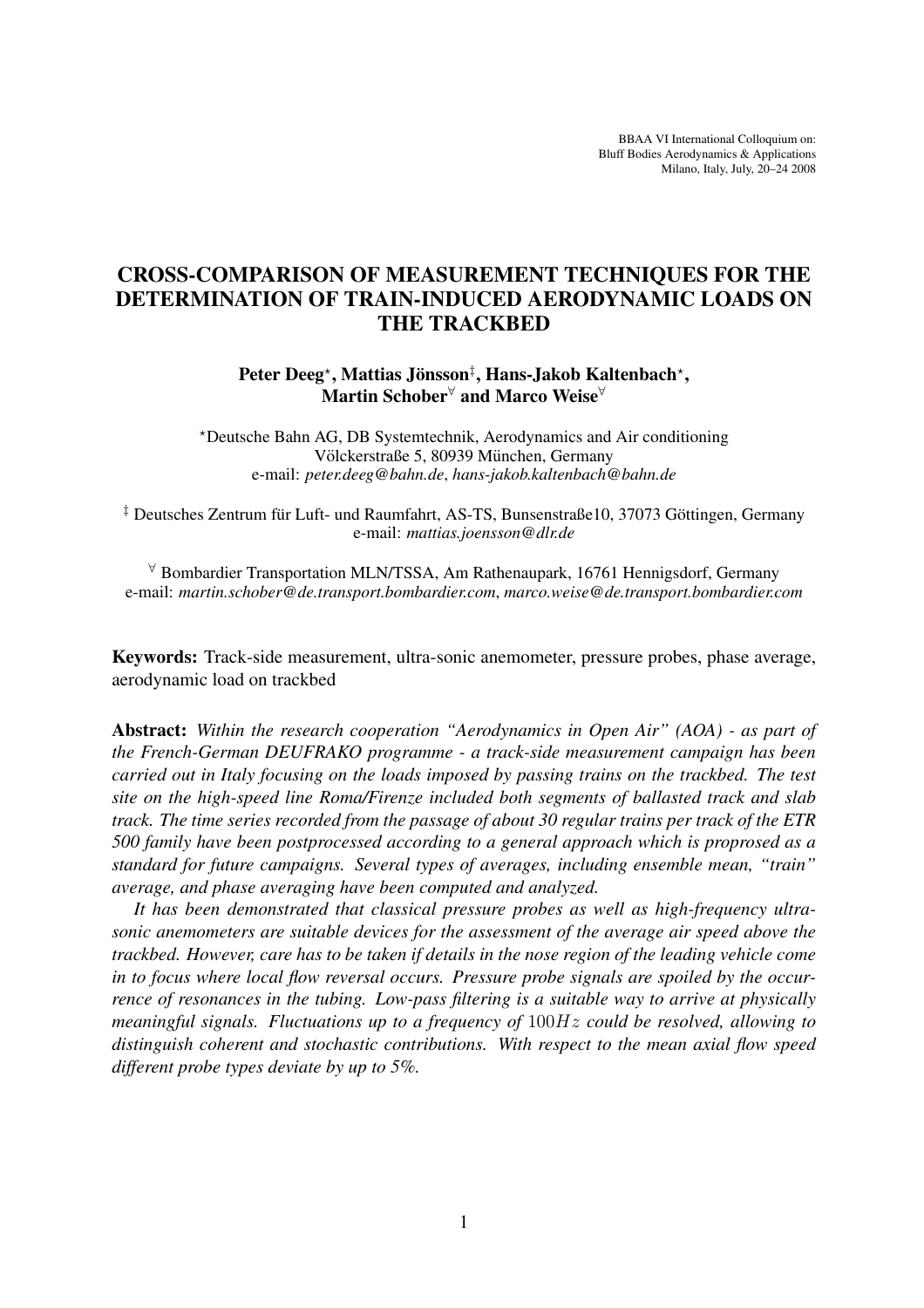#### 1 INTRODUCTION

Recently, the interest in a deeper understanding of underfloor aerodynamics of high-speed trains has increased due to the occurrence of several ballast projection incidents in European countries and Korea [5, 9, 7, 8]. Despite the fact that not all factors contributing to the phenomenon have been identified ranging from infrastructure aspects to the role of excitation of the trackbed during train passage up to differences in the underbelly design of vehicles it is well understood that the aerodynamic load imposed on the trackbed is one of the key factors. Within the context of geophysics and building aerodynamics the friction velocity  $u_{\tau} = (\tau_W/\rho)^{0.5}$  has been identified as the critical parameter for the onset of particle dislodgement from a gravel bed subject to a tangential air stream [4, 2]. Since the wall shear stress  $\tau_W$  is difficult to measure especially on a rough surface where it is only defined in an average sense as the mean tangential force per projected surface area - it is desirable to identify other relevant flow parameters.

The ability to quantify the aerodynamic load imposed by a passing train is useful in order to assess the efficiency of countermeasures against ballast projection on existing trains [6] and as a basis for specifications for future trains and for standardizations of vehicles and infrastructure.

The measurement of the air speed near the trackbed poses many challenges that are not present in the laboratory. The probes and the data acquisition equipment must be robust due to disturbances from the presence of ground vibrations, of dust, and of strong electromagnetic fields. In addition, the equipment must be operated in an automated way and the necessity of frequent calibrations such as for hotwire probes is undesirable.

Thus, most often pressure based techniques have been used. In [5] a vertical and a horizontal rake of Pitot (Kiel) probes was used to measure air speed over a ballasted trackbed for trains passing with about 280  $km/h$ . Mean axial speeds were defined as time-average between the time when the flow has reached a fully-developed state - usually between the second or third coach - and the passing of the last axle. Variations of this mean with distance from trackbed and with respect to the lateral position are shown.

Both a Pitot rake and hot-film probes were used in [3] in a trackside campaign and the vertical variation of the mean axial speed under the train is shown.

This paper reports on the outcome of a trackside measurement campaign carried out as part of the DEUFRAKO research cooperation *Aerodynamics in Open Air* in the spring of 2006 on the high-speed line connecting Florence and Rome. The site was located close to the Terranuova Le Ville tunnel and incorporated segments of ballasted track and of slab track. The study served several goals, namely to find out

- what fundamental quantities such as static pressure, air speed, and wall stress could be measured under a passing train and what accuracy respectively temporal/spatial resolution could be achieved with different techniques,
- what statistical measures (types of averages) could be derived to assess the flow field,
- how the flow evolves along the train and whether an asymptotic state develops,
- to what degree the flow varies in the lateral and vertical direction under the train, and
- how the ground roughness affects the flow and how quickly the flow adapts to a sudden change in roughness at the interface from ballasted to slab track.

The paper is organized in the following way: in section 2 the test site and the measurement devices are described. Section 3 introduces a general postprocessing method and defines different types of averages that have been used. Finally, the results from different probes are described and compared in section 4.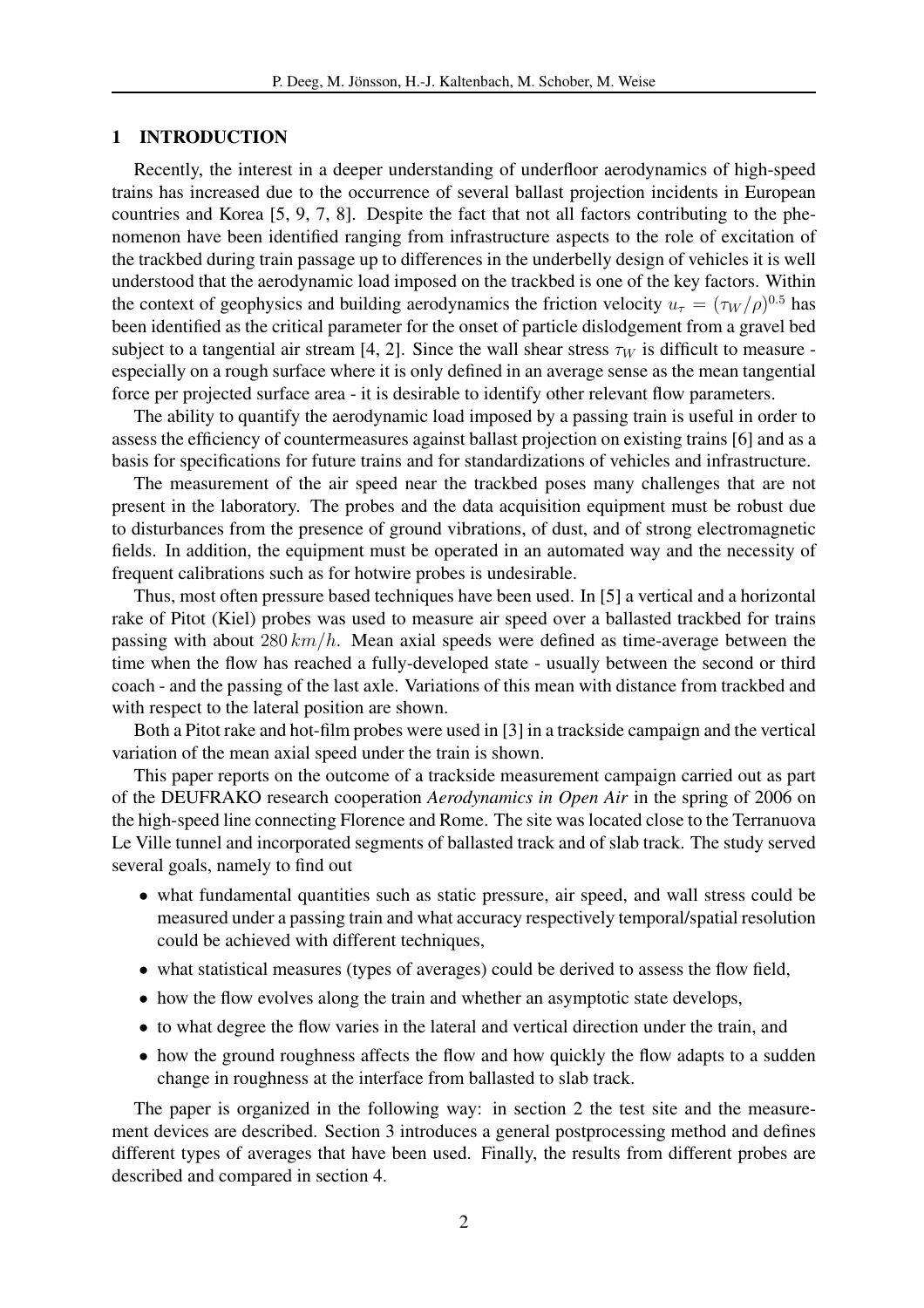# 2 SET-UP OF THE TEST CAMPAIGN

# 2.1 Test site

Test teams of Deutsche Bahn, of Bombardier, and of DLR (as a subcontractor of Bombardier) installed various probes on the two tracks of the high-speed line Roma-Firenze close to the northern portal of the Terranuova-Le Ville tunnel. The site incorporated segments of ballasted track and a rail bed made out of slab track, see Fig.1.



Figure 1: Track bed at the test site including slab track and ballasted track. Note the tunnel portal and the lateral wall along the left track.

The fact that the site is located close to a tunnel might have some yet unknown implications since the boundary layer along the train will be different on both tracks - independent of the differences in the trackbed roughness itself. Similarly, the existence of a fence along the track towards Rome might affect the underfloor flow too and therefore care has to be taken when trying to generalize the results.

A total of 114 trains passing by were registered by DB on both tracks during the three days on which measurements were taken. No dedicated test runs were carried out, rather, the regularly operating trains on this line were used as test objects. Data assessment focused on a sample of approximately 30 passings (on each track) of ETR 500 train sets.

# 2.2 Probes

Figs. 2 and 3 show the different types of probe installations in the trackbed. Sensors included vertical and horizontal rakes of Pitot and Prandtl tubes, static pressure bores, three fast ultrasonic two-component anemometers (USA) with a sampling rate of  $250 Hz$ , three Preston tubes on a metal plate, a few hot-wires, accelerometers and a special probe for measuring the forces on a small cube. The resonance frequency of the various pressure probes was determined to fall in the range from 200  $Hz$  to 360  $Hz$ .

Fig. 4 shows the exact location of different probes. Most measurements took place on the track towards Florence, i.e. for trains leaving the tunnel. Bombardiers and DLRs sensor platforms were installed on slab track only whereas DB measured with identical rakes both on ballasted track and slab track (on the line towards Florence). In addition, some pressure probes were installed on the opposite track (entering the tunnel and running towards Rome) in  $6m$ and  $12 m$  distance from the sharp interface between segments of ballasted track and slab track. Table 1 shows the numbering system used to denote the probes. The coordinates of the probes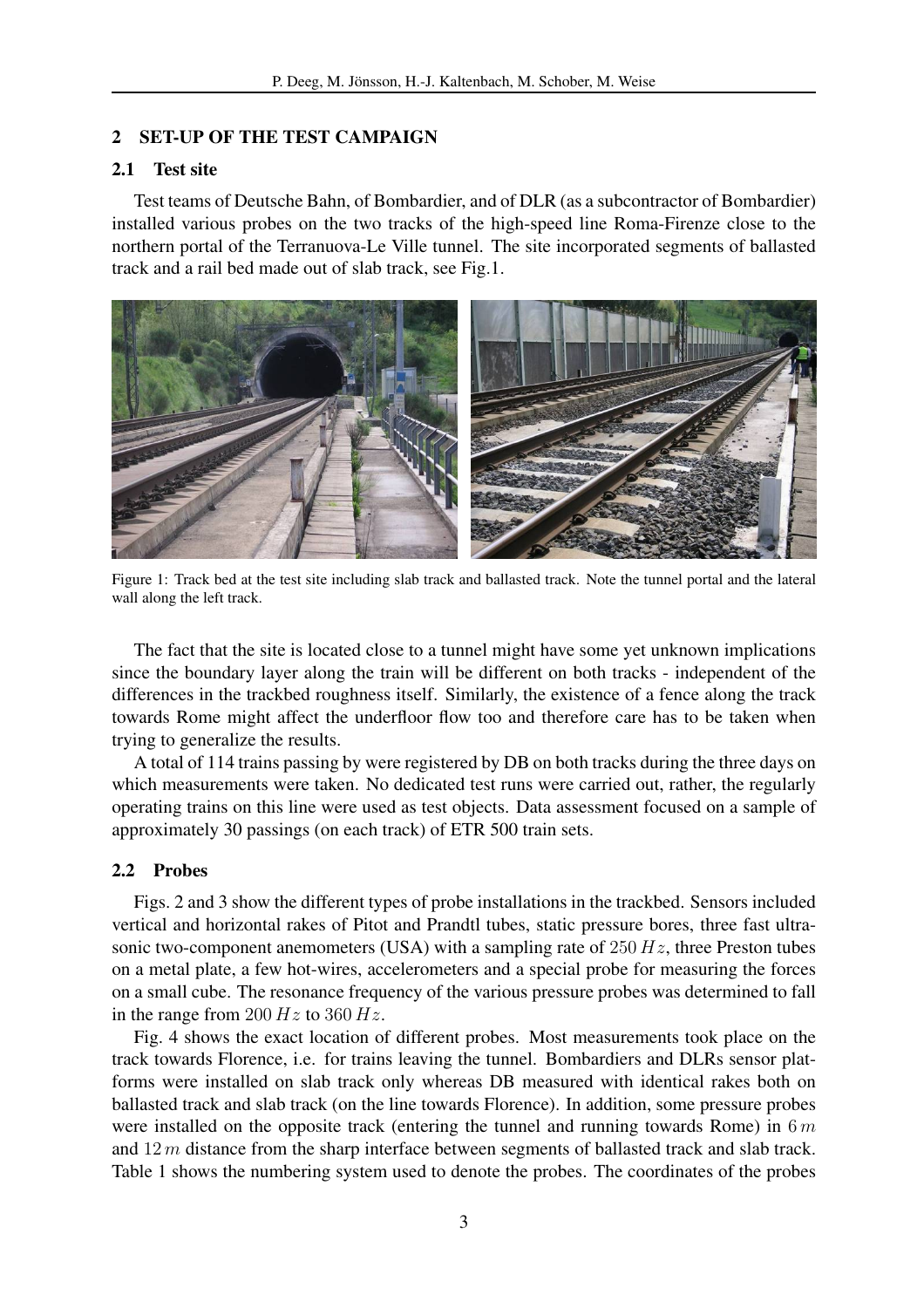

Figure 2: Left: Bombardiers ultra sonic anemometer on slab track. Right: DLRs platform with Prandtl and Preston tubes, hot wires, and devices for the measurement of forces and accelerations.



Figure 3: DBs Rakes of Pitot tubes installed on ballasted track and on slab track. The lower left shows the installations downstream of the interface between ballasted track and slab track.

are given with respect to the two systems (for each track) specified in Fig. 4. In the remainder of this paper we focus on the outcome of pressure probes and the USAs and do not report on the results from hot-wires and force measurements.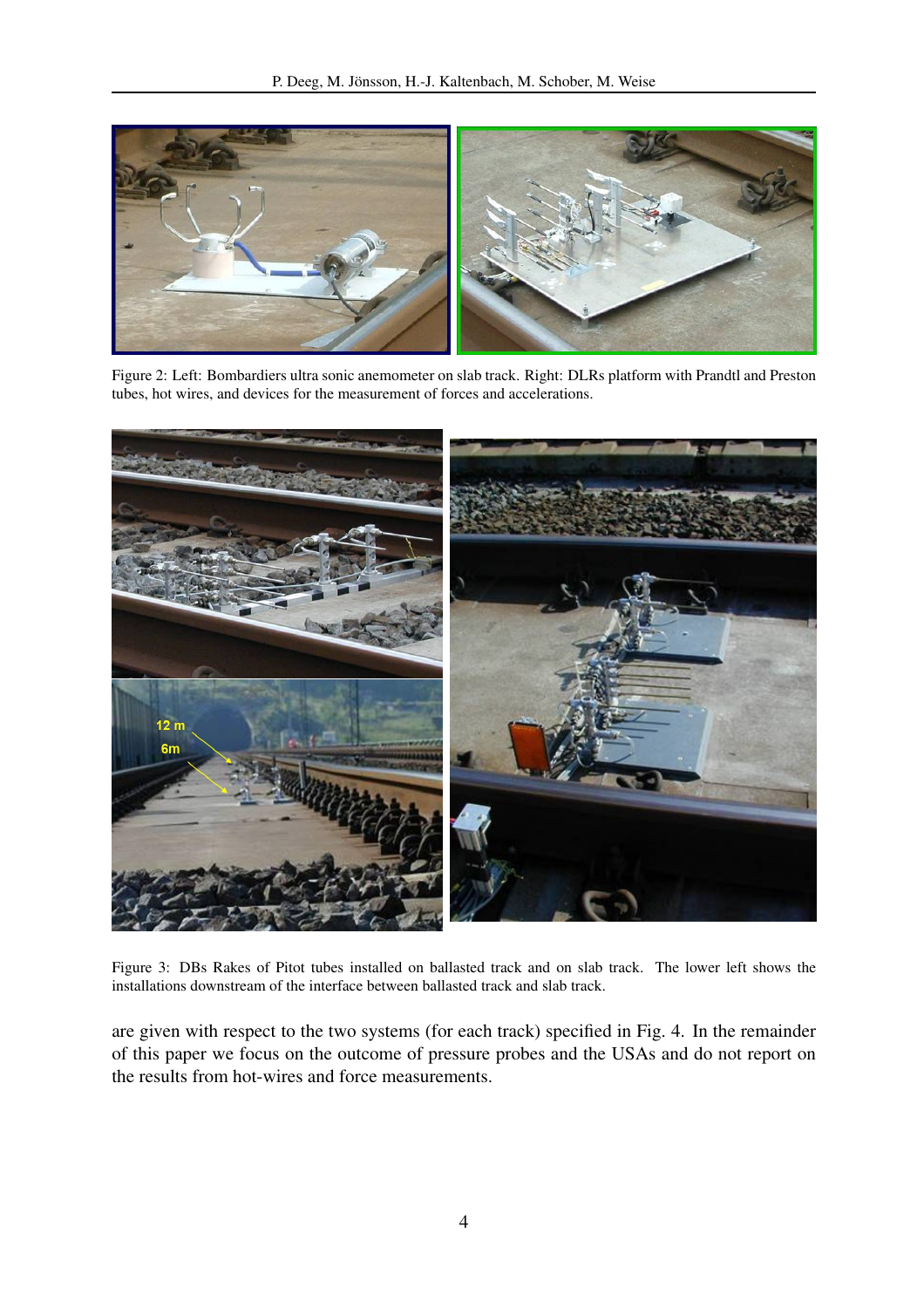

Figure 4: Test site with location of different probes.

Table 1: Lateral and vertical probe positions. The origin of the vertical coordinate is top of rail (T.O.R) and for the lateral coordinate in the center of track.

| probe          | track   | surface                       | $y \,  mm $            | $z \,  mm $           |
|----------------|---------|-------------------------------|------------------------|-----------------------|
| USA 1, 2, 3    | Firenze | slab track                    | $-400, 0, -200$        | $-10$                 |
| Prandtl rake 1 | Firenze | slab track                    | $\theta$               | $-20, -70, -120$      |
| Prandtl rake 2 | Firenze | slab track                    | $-200$                 | $-20, -70, -120$      |
| Prandtl rake 3 | Firenze | slab track                    | -400                   | $-20, -70, -120$      |
| Pitot rake 1y1 | Firenze | slab track                    | $-400, -200, 200, 400$ | $-20$                 |
| Pitot rake 12z | Firenze | slab track                    | $-200$                 | $-20, -57, -94, -131$ |
| Pitot rake 2y1 | Firenze | ballast                       | $-400, -200, 200, 400$ | $-20$                 |
| Pitot rake 22z | Firenze | ballast                       | $-200$                 | $-20, -57, -94, -131$ |
| Pitot rake 3y1 | Roma    | slab $(6 m$ behind ballast)   | $-400, -200$           | $-20$                 |
| Pitot rake 4y1 | Roma    | slab $(12 m)$ behind ballast) | $-400, -200$           | $-20$                 |

#### 3 EVALUATION PROCEDURE

### 3.1 Generalized data treatment

A standardized data export procedure and data format were developed within the AOA project for probes mounted in the track. The data recorded from different sensor types with different measuring rates is treated in a standardized manner in order to obtain a common data format for the later data processing. The standardized data export procedure that is described in detail in the Annex of [1]is suggested by Deutsche Bahn AG and Bombardier for all further aerodynamic measurements in the track. It shall satisfy the following criteria:

- 1. Supply a data set of the sensors in the track for each train passing and data on the surrounding conditions.
- 2. Supply a data set in a standardized format for a common post processing method independent of the sensor type used.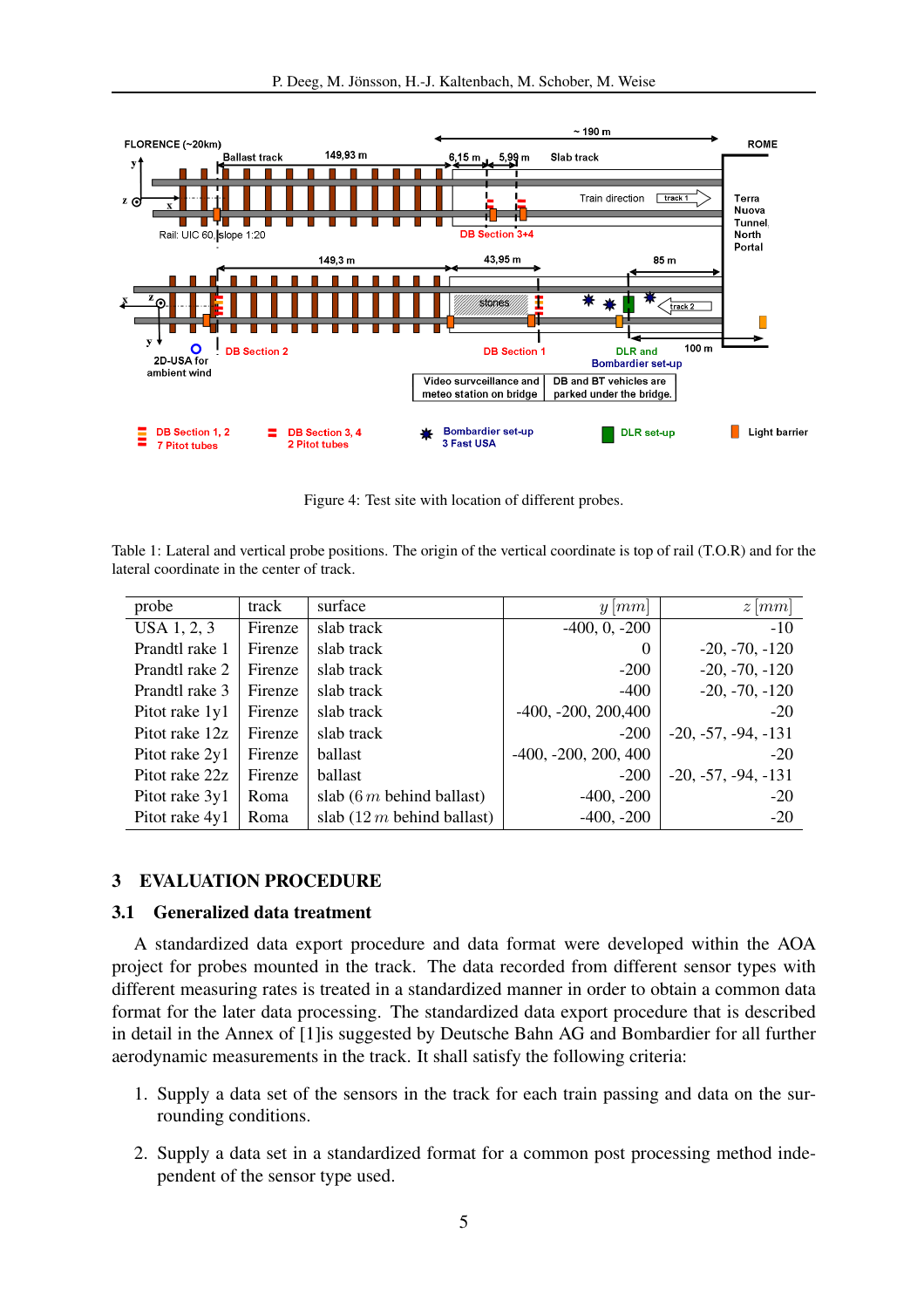- 3. Supply air speed  $c_u$  and static pressure  $c_p$  normalized by train speed and density, taking the acceleration of the train during passing into account. For indirect measurements, allow recalculation to measured quantity (e.g. pressure of Prandtl tube).
- 4. Supply a well defined format for data tables of  $c_u(x)$  and  $c_p(x)$  over x-dimension. By definition,  $x = 0$  is the first axle of the train over the sensor. A constant step size  $\Delta x$  and a fixed interval  $-20 m$ , 500 m ensures the uniform x-wise positions needed for computation of ensemble and phase averages.
- 5. Supply data at a rate close to the original sampling rate of the sensor to preserve sensor characteristics and to minimize effects of resampling (deletion or doubling of single values).
- 6. Supply additional information on the set up, the uncertainty and preprocessing (e.g. filter).

Measurements were recorded from regularly passing trains which differed considerably with respect to the train speed. Thus, ensemble averages have to be built for non-dimensional coefficients such as  $c_u$  and  $c_p$  assuming Reynolds number independence of the flow field. Although, it is assumed that environmental conditions, e.g. ambient wind speed, were similar for all runs. Between 30 and 35 passages of trains of the ETR 500 series in the speed range  $190 \, km/h \, < u_{\text{train}} \, < 250 \, km/h$  were selected for the computation of ensemble and other averages.

# 3.2 Definition of averages

The standard reference speed used for normalization of velocity and pressure recordings is the local train speed  $u_{train}(x)$  which might vary slightly with position x along the train in case it is accelerating or braking during passage of the sensor. Thus, dimensionless velocities and pressures are defined as

$$
c_u(x) = \frac{u(x)}{u_{train}(x)} \quad \text{and} \quad c_p(x) = \frac{p(x) - p_0}{0.5 \rho u_{tr}^2(x)} \quad , \tag{1}
$$

where  $p_0$  denotes ambient pressure.

We assume that a signal  $c(x)$  has been measured n times with respect to the axial coordinate x with the origin referring to a well-defined position under the train. Here,  $n$  denotes the ensemble size in the sense of independent measurements. Depending on the sampling frequency, the train speed, and other constraints the signal  $c(x)$  will be obtained at discrete locations  $x_k$ . The ensemble can consist of individual runs recorded by a single probe or by the recordings of several probes which are axially separated by several meters and which are placed at the same lateral and vertical positions with respect to TOR and center of track. From this set of raw data we can obtain several types of averages:

(i) Ensemble average:

$$
\overline{c}(x_k) = \frac{1}{n} \sum_{i=1}^n c_i(x_k), \quad \overline{c^2}(x_k) = \frac{1}{n} \sum_{i=1}^n c_i^2(x_k), \quad \sigma(x_k) = \sqrt{\overline{c^2} - \overline{c}^2} \quad . \tag{2}
$$

Here, the index i refers to the i-th passage. The r.m.s. or standard deviation  $\sigma$  is a measure for the local flow variation (at a given x-position) due to the stochastic character of the measured signal.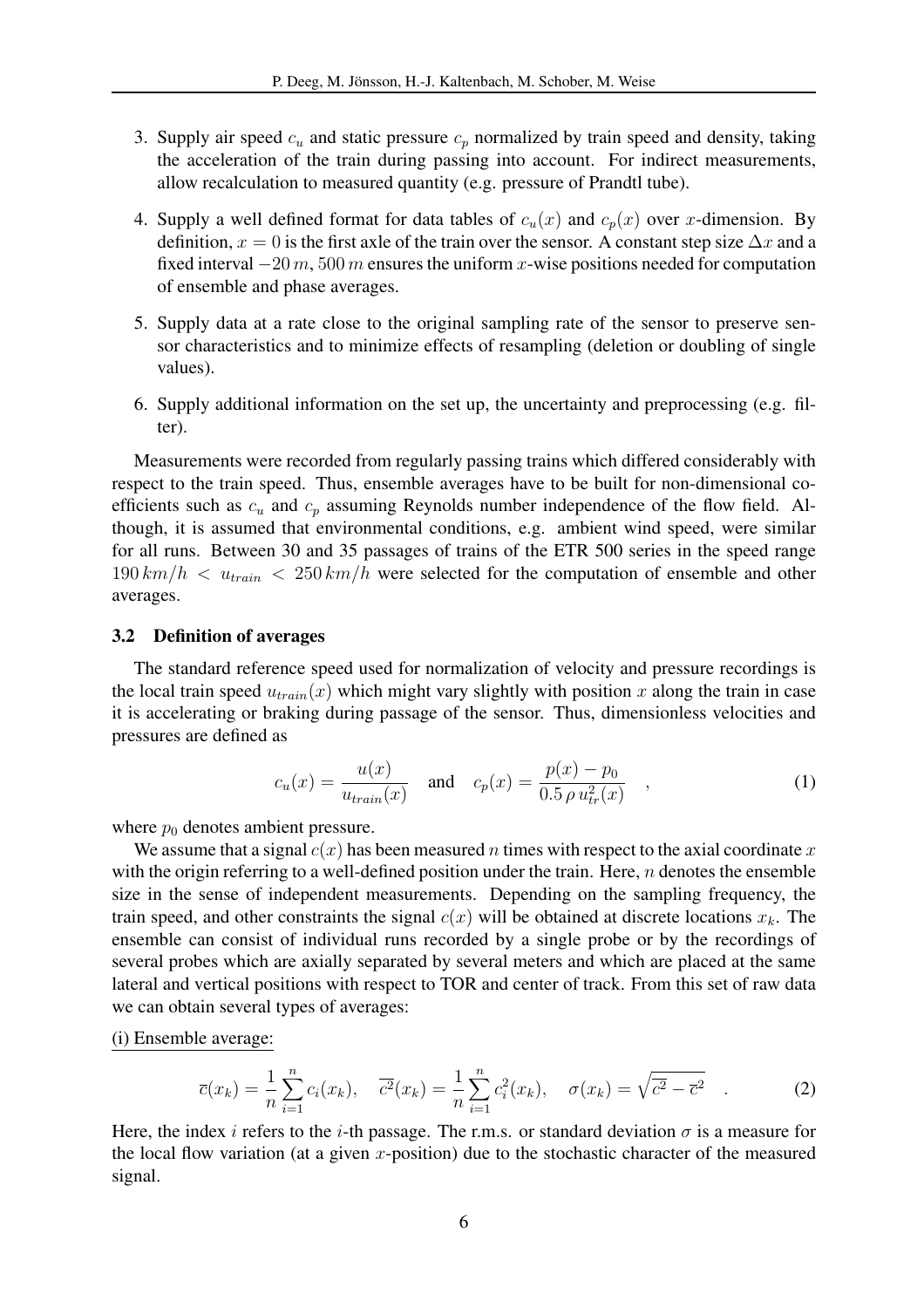#### (ii) Train (or coach) average:

Often, measurements collected near the trackbed indicate that the flow reaches some sort of asymptotic state once the train head (and 1 or 2 coaches) have passed. This flow can be characterized by an average obtained from integration along a certain stretch of the train passage, say from  $x_1$  to  $x_2$ . It can be evaluated for a single passage but usually one would combine it with the previously defined ensemble average. Since data are available at a discrete set of time instants  $t_k$ , respectively axial positions  $x_k$ , the integration is replaced by summation over  $m_s = (x_2 - x_1)/\Delta x + 1 = m_2 - m_1 + 1$  consecutive samples. In the following  $c_{i,k}$  denotes the measurement from passage i at position  $x_k$ . Train averages are then defined as

$$
\langle c \rangle = \frac{1}{n \cdot m_S} \sum_{i=1}^{n} \sum_{k=m_1}^{m_2} c_{i,k} , \quad \langle c^2 \rangle = \frac{1}{n \cdot m_S} \sum_{i=1}^{n} \sum_{k=m_1}^{m_2} c_{i,k}^2 , \quad \sigma^{train} = \sqrt{\langle c^2 \rangle - \langle c \rangle^2} .
$$
\n(3)

Here, the standard-deviation  $\sigma^{train}$  denoted as "train-rms" is a measure of the "total" intensity of the fluctuating flow field. Depending on the type of train the integration (summation) bounds  $x_1$  and  $x_2$  (respectively  $m_2$  and  $m_1$ ) have to be chosen in a suitable way. The first-to-last axle mean falls into this category of averages.

(iii) Phase average:

If a signal exhibits some sort of regularity, e.g. a periodic behavior caused by an external or local forcing or by the boundary conditions, it can be useful, to decompose the signal in three fractions, namely the "mean", the "coherent" part, and the "stochastic" part. In an approximate sense this might be the case for a certain part of the train passage, since the Couette-type flow is interrupted in regular intervals by the presence of bogies and cross-sectional changes at the intercar connections.

Let's assume that the coaches are numbered from 1 to  $j_{last}$  and that the signal has been sampled at equidistant positions with a spacing  $\Delta_x = L_c/n_c$  corresponding to an integer fraction of the length  $L_c$  of a single coach. Then the phase average involving the flow under the coaches  $j_1$ to  $j_2$  is defined at the positions  $\tilde{x}_k = \Delta x(k-1)$  with  $k \in \{1, 2, ..., n_c\}$  and  $j_c = (j_2 - j_1 + 1)$ according to

$$
\overline{\overline{c}}(\widetilde{x}_k) = \frac{1}{n} \sum_{i=1}^n \sum_{j=j_1}^{j_2} c_{i,k+(j-1)n_c}, \, \overline{\overline{c^2}}(\widetilde{x}_k) = \frac{1}{n} \sum_{i=1}^n \sum_{j=j_1}^{j_2} c_{i,k+(j-1)n_c}^2, \, \overline{\overline{\sigma}} = \sqrt{\overline{c^2} - \overline{\overline{c}}^2} \,. \tag{4}
$$

Thus, compared to the ensemble average the total number of samples has been increased by the factor  $j_c$ , i.e. the number of coaches included in this average. Note that for this type of averaging it is not necessary to consider consecutive coaches. For example for trains such as the ICE 3 one could limit the sample to those coaches with the same orientation of motor and trailer bogies. Here, the resulting standard deviation  $\bar{\bar{\sigma}}$  is a measure of the intensity of stochastic fluctuations in the signal as a function of position under the coach. Now, considering the equality

$$
\langle c \rangle = \frac{1}{n_c} \sum_{k=1}^{n_c} \overline{\overline{c}}_k \quad \text{and the definition} \quad \widetilde{c}_k = \overline{\overline{c}}_k - \langle c \rangle \tag{5}
$$

the triple decomposition of the instantaneous signal reads

$$
c_{i,k} = \langle c \rangle + \tilde{c}_{mod(k,n_c)} + c'_{i,k} \quad . \tag{6}
$$

Measures of the intensity of the coherent motion - respectively the average flow variation due to the passage of bogies and intercar gaps - and of the stochastic fluctuations are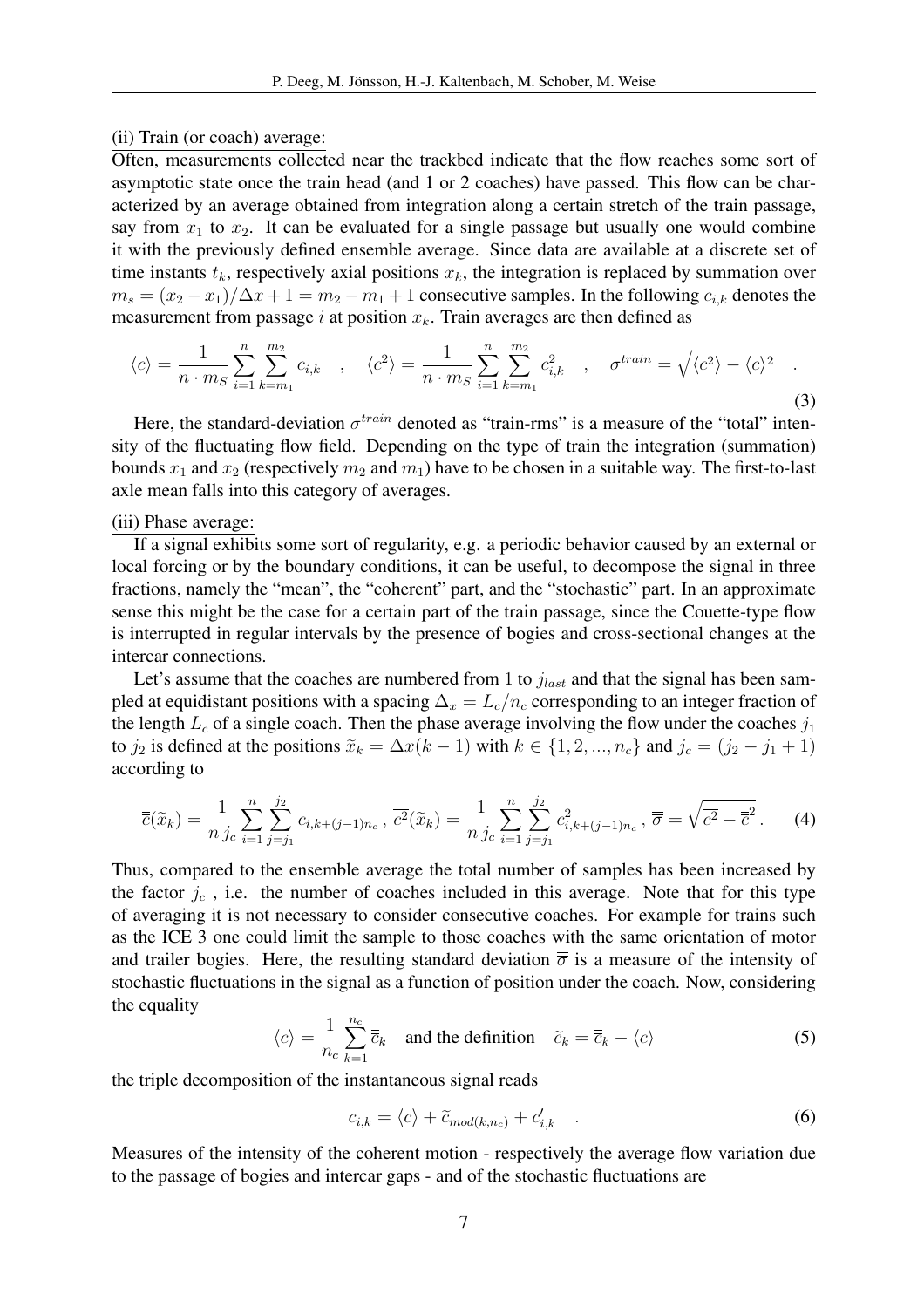$$
\sigma^{coh} = \sqrt{\frac{1}{n_c} \sum_{k=1}^{n_c} \tilde{c}_k^2} \quad \text{and} \quad \sigma^{stoch} = \sqrt{\frac{1}{n \cdot m_S} \sum_{i=1}^{n} \sum_{k=m_1}^{m_2} c_{i,k}^2} \quad . \tag{7}
$$

#### 4 RESULTS

#### 4.1 Instantaneous signals, effect of low-pass filtering

Fig. 5 shows the recording of the ultra-sonic anemometer from one train passing. The turbulent nature of the velocity signals is evident although it should be kept in mind that the device does not measure instantaneous, pointwise velocities due to the considerable size  $(\Delta x = \Delta y = 141$  mm) of the measuring volume. When the USA signal is low-pass filtered in the same way as the pressure probes - see below - using a two-pass Butterworth multipole filter with a cut-off frequency of  $75 Hz$  it remains almost unchanged. This demonstrates that this device is in fact recording a filtered velocity signal as a result of the spatial averaging over a distance of 200 mm between two sensor heads.



Figure 5: Time series of axial and lateral velocity component recorded with a fast USA at 10 mm below top of rail.

The axial flow speed quickly rises to an average level around which it fluctuates. Lateral fluctuations are nearly as intense as the axial fluctuations. During the nose passage an intense gust of magnitude  $10 \, m/s$  with sign reversal occurs.

This flow reversal can not be captured correctly by the pressure probes pointing against the trains running direction. This can be seen in the instantaneous signals that are shown in Fig. 6 prior and after low-pass filtering.

It is evident that the pressure signals are spoiled by spurious oscillations. Due to different resonance eigenfrequencies and damping coefficients the pressure probes behave differently. Whereas the Pitot tubes used by DB frequently predict unphysical negative values the DLR Prandtl probe readings stay positive.

Two methods have been found to be very effective in the removal of unwanted "noise" from the signal. Use of a  $75 Hz$ -low-pass filter eliminates all spurious oscillations from the instantaneous signal. Alternately, one can form ensemble or phase averages from the static and total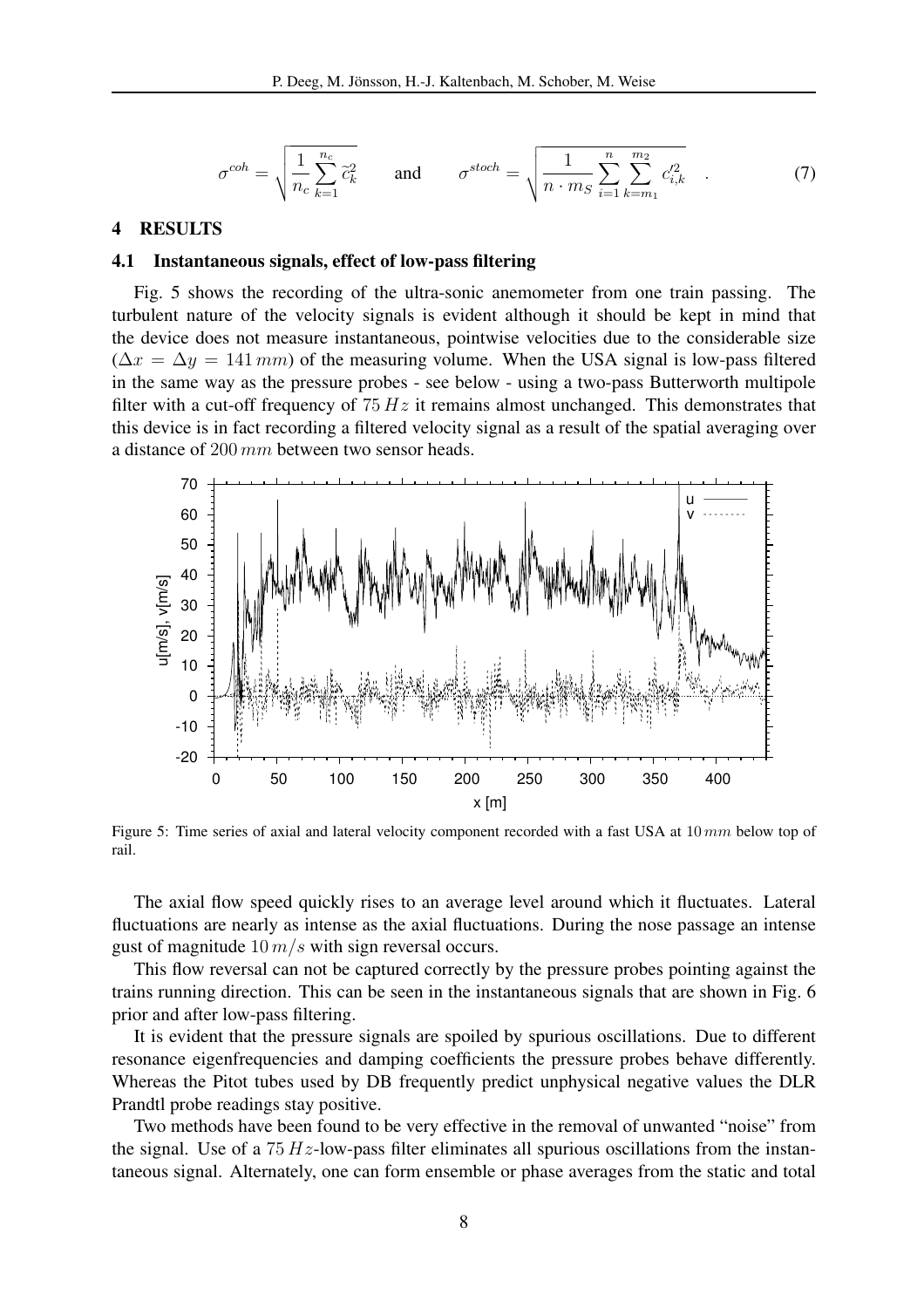

Figure 6: Instantaneous value of  $c_u(x) = (c_{p,tot}(x) - c_{p,stat}(x))^{0.5} sign(c_{p,tot} - c_{p,stat})$  measured by the Pitot tube 141 at  $y = -400$  mm,  $z = -10$  mm (top) and instantaneous signals of the total pressure  $c_{p,tot}(x)$  without and with a low-pass filter (bottom).

pressure recordings, respectively  $c_p$ , first and derive the average flow speed afterwards as

$$
\overline{c}_{u}^{corr} = \sqrt{\overline{c}_{p,tot} - \overline{c}_{p,stat}} \sqrt{\frac{1}{1 + T_{rms}^2}}
$$
(8)

with a correction based on estimation of the turbulence intensity  $T_{rms} = \overline{u'_i u'_i}$  $^{0.5}/\overline{U}.$ 

# 4.2 Ensemble and phase averages

In Fig. 7 ensemble averages are compared for three probe types at almost the same vertical and lateral position. Except for the flow reversal in the nose region the three probes predict very similar ensemble averages: the flow approaches an asymptotic state with a regular pattern in the flow variation from coach to coach. Also, a similar magnitude for the peak value at the trains tail is predicted.

The development of such a regular pattern allows further comparison on the level of phase averages that are defined in the region  $49.75\,m < x < 309.25\,m$  - starting from the second axle of the second coach - over 10 consecutive coaches. Fig. 8 shows examples of such averages.

Downstream of the first bogie of each coach the axial speed decays continuously since the turbulence generated in the bogie region is expected to become weaker under the smooth car body. As the second bogie and the intercar gap are reached, the near-wall flow gains momentum as a consequence of increased turbulence generation through the disturbance and constriction imposed by the bogie and the changes in cross section. The peak-to-peak variation in  $\overline{c}_u$  over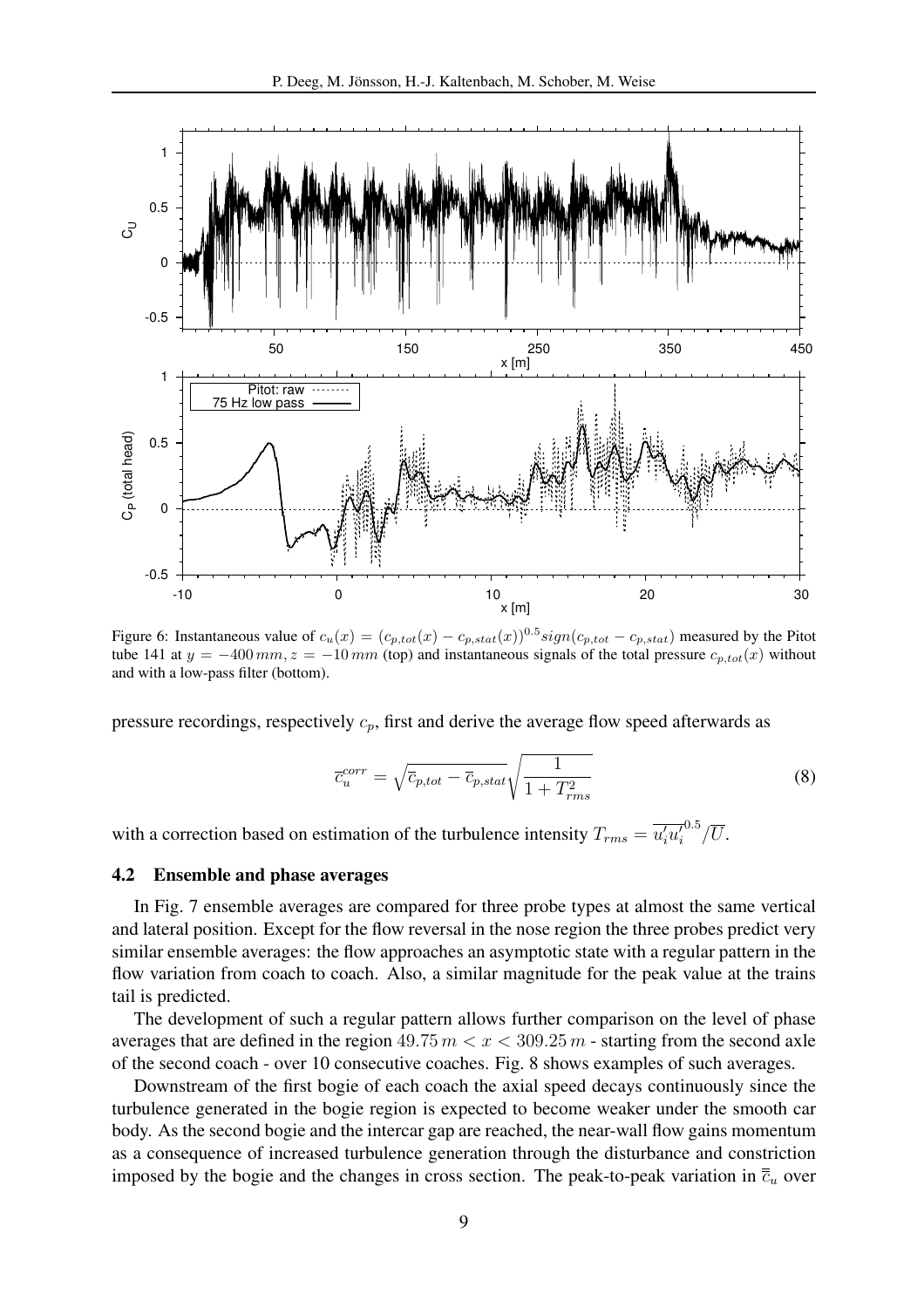

Figure 7: Ensemble average  $\bar{c}_u$  from three different probes at  $y = -400$  mm and  $z = -10$  (-20) mm for the full train (top) and for the train head (bottom). Along the bottom of the diagram the average light gate signal is plotted which yields the position of wheels, allowing to identify coaches.



Figure 8: Phase average  $\bar{\bar{c}}_u$  of axial speed (left) and of the stochastic turbulence intensities  $\bar{\bar{\sigma}}_u, \bar{\bar{\sigma}}_v$  for three probe types at  $y = -400 \, mm$  and  $z = -10 (-20) \, mm$ . Along the bottom of the diagram the average light gate signal is plotted which yields the position of the wheels.  $x = 48$  m corresponds to the second axle of the first bogie of a coach. The center of the intercar gap is located at  $x = 68.5$  m.

the entire "cycle" amounts to about 40% of the average over the entire coach.

Fig. 8 (right) shows how the intensity of the stochastic fluctuations varies along a coach. The gradual decay of the turbulence intensity downstream of the first bogie becomes evident as well as the continuous increase from the first axle of the second bogie of a coach until the second axis of the first bogie of the next coach is reached. Over the entire length of the coach the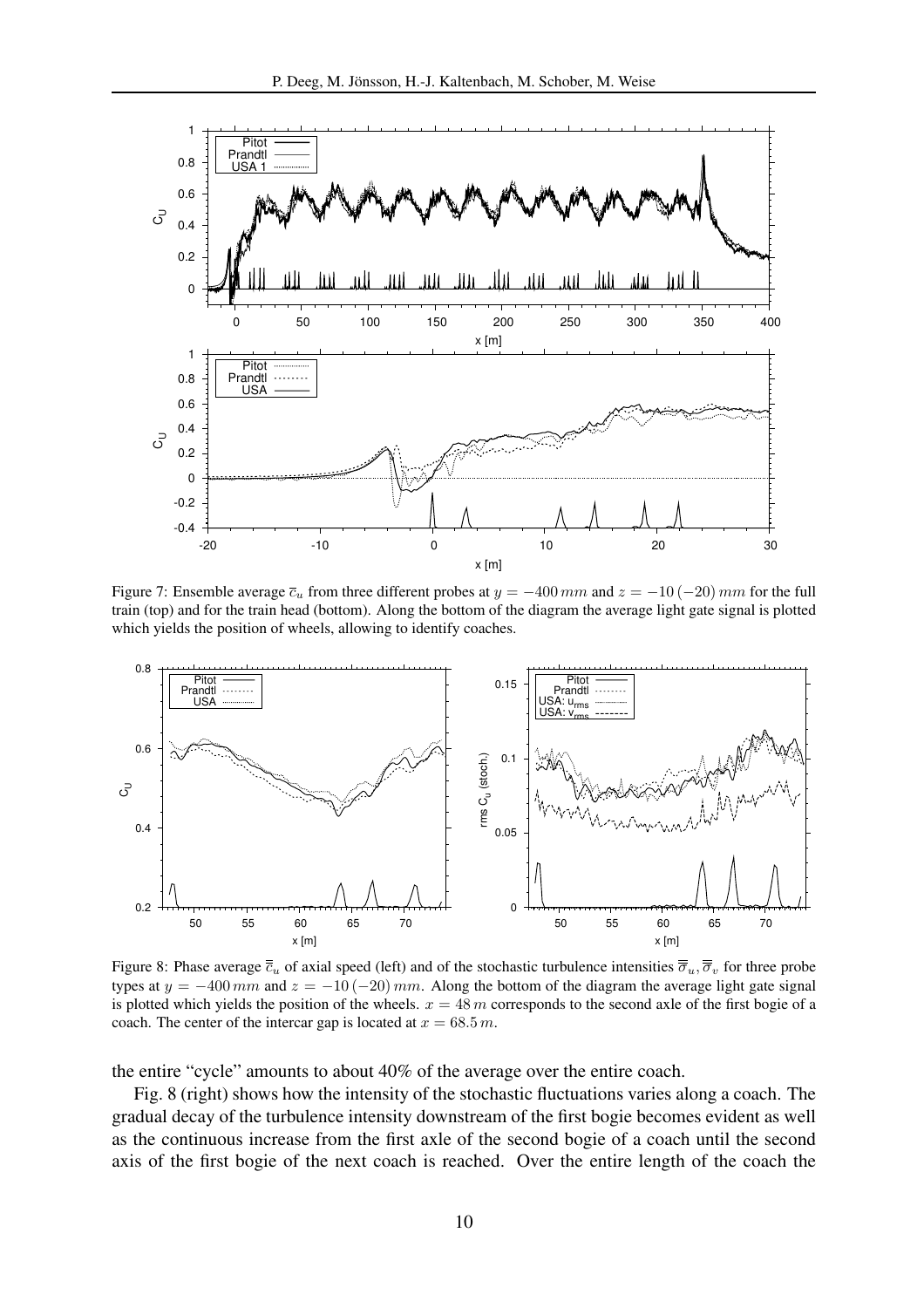agreement between results obtained from different probes is very good. At the central position  $(y = 0 \, mm)$  the peak-to-peak variation is largest with the maximum of  $\overline{\overline{\sigma}}_u$  being 70% larger than the minimum near  $x = 60 m$ . The USA measurements show that the ratio of axial to lateral turbulence intensity is not constant along the coach. It can be regarded as a measure of the degree of anisotropy of the turbulent fluctuations.

Fig. 8 (left) shows that the main difference in the curves measured by different probes consists in an approximately constant offset in  $\overline{c}_u$ . Thus, it is justified to base a quantitative comparison of different devices on the average  $\langle c_u \rangle$  over the train in the range 47.75  $m < x < 309.25$  m. Since the "train average" was determined exactly over the same spatial range as the phase average, namely 10 consecutive coaches, it is identical to the "coach average", i.e. the mean of the phase average over the length of a coach.

Table 2 summarizes the results for the train average  $\langle c_u \rangle$  and the r.m.s. of coherent and stochastic fluctuations. The coherent r.m.s. can be regarded as a measure of the average deviation of the phase average from the coach (train) average.

Table 2: Comparison of train (or coach)-averages of axial speed and the r.m.s. of coherent and stochastic fluctuations at three lateral positions near top of rail, normalized by  $c_u$  at  $y = 0$  mm. For the pressure probes the averages are computed either from 75 Hz low pass filtered pressure data or according to eq. 8 using  $T_{rms} = 0$ .

| Lateral      | probe               | $\langle c_u \rangle$ |           | $\sigma_{coh}$ |         | $\sigma_{stoch}$ |
|--------------|---------------------|-----------------------|-----------|----------------|---------|------------------|
| position $y$ |                     | low pass              | eq. $8$   | low pass       | eq. $8$ | low pass         |
| $0 \, mm$    | USA <sub>2</sub>    | 100.0%                |           | 6.9 $%$        |         | 14.9%            |
|              | Prandtl 4           | $97.5\%$              | 98.5%     | 6.8 $%$        | 6.9%    | 14.5 $%$         |
|              | USA 2 /Prandtl 4    | 1.026                 | 1.015     | 1.0089         | 0.9902  | 1.0266           |
|              | USA <sub>3</sub>    | $97.5\%$              |           | $8.3\%$        |         | 14.7 $%$         |
| $-200$ mm    | Pitot 131           | 95.9%                 | $97.0 \%$ | $8.2\%$        | $8.3\%$ | 14.8%            |
|              | USA $3$ /Pitot 131  | 1.017                 | 1.005     | 1.0164         | 1.0050  | 0.9935           |
|              | USA <sub>1</sub>    | 94.8%                 |           | $8.2\%$        |         | 15.1 $%$         |
|              | Prandtl 1           | $90.4\%$              | 91.7%     | $8.2\%$        | $8.2\%$ | 15.6 $%$         |
|              | Pitot 141           | $92.4\%$              | 93.6 $%$  | $8.8\%$        | 8.9%    | 15.5 $%$         |
| $-400$ mm    | USA 1/Pitot 141     | 1.026                 | 1.013     | 0.9272         | 0.9177  | 0.9780           |
|              | USA 1/Prandtl 1     | 1.049                 | 1.034     | 0.9947         | 0.9986  | 0.9693           |
|              | Prandtl 1/Pitot 141 | 0.978                 | 0.979     | 0.9322         | 0.9190  | 1.0089           |

Table 2 demonstrates that in general the mean axial speed measured by the pressure probes is by 2-5% lower than the value of the USA if the low-pass filtered pressure probe signal is used. A comparison with  $\langle c_u \rangle$  obtained from the average of the dynamic pressure according to eq. 8 yields slightly better agreement. However, this is somewhat misleading since no correction for the turbulence level was made for the values reported in Table 8, i.e.  $T_{rms} = 0$  was used. With such a correction the deviation from the USA signal would be larger. It has been checked whether the deviation might be related to the fact that the USA measures an average over the distance of 141  $mm$  between transmitter and receiver using spatial gradients of the mean. However, the evidence for this is weak. If the averages are derived from unfiltered pressure probe signals the deviation increases up to 6% for the mean (at position  $y = -400 \, mm$ ).

With the exception of the Pitot tube at position  $y = -400 \, mm$  ( $\sigma^{coh}$  only) a very good agreement for the r.m.s. of coherent and stochastic fluctuations is found for all probes if the comparison is based on the low-pass filtered pressure signals. This demonstrates that both measurement techniques yield information in the same frequency range. With other words, even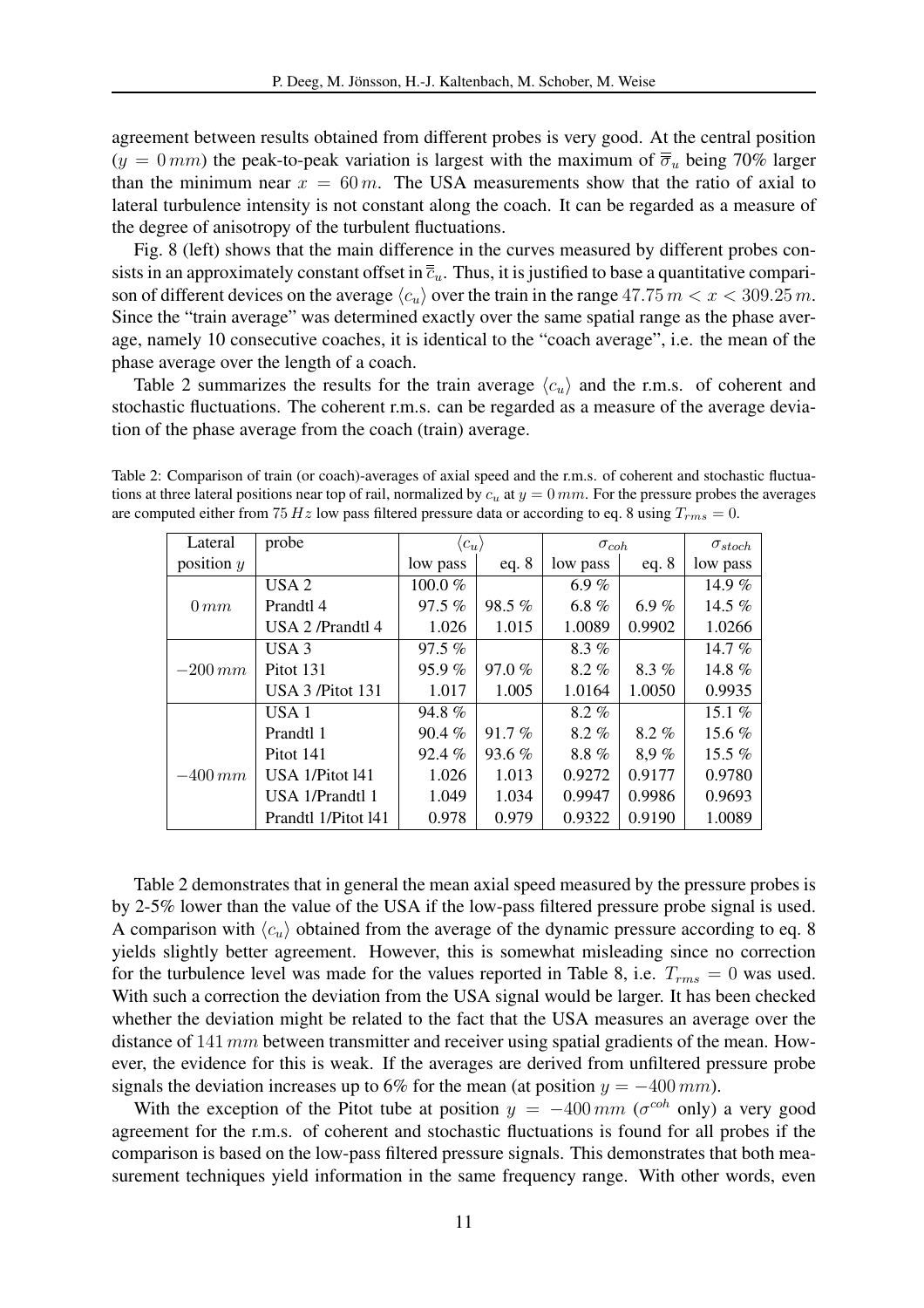the pressure probes seem to be suitable to derive some useful information on the intensity of velocity fluctuations in the low-frequency band below  $100 Hz$ , thereby allowing to distinguish between coherent and stochastic components in the flow variation. The r.m.s. of the stochastic fluctuation (involving only contributions from the frequency band  $0 < f < 75 Hz$ ) is approximately twice as large as the r.m.s. of the coherent motion associated with the regular flow interruption by bogies and coaches.

### 4.3 Lateral and vertical variation

Fig. 9 (left) shows how the mean axial speed varies with lateral position. Aside from the previously discussed systematic differences between the probes a similar trend is found. The speed decreases weakly from the center towards the outer position by 5% for the USA and by 8% for the Prandtl tube. Prandtl and Pitot tube show exactly the same trend. Furthermore, the Pitot tube measurements indicate that the flow is almost symmetrical with respect to the centreline of the track.



Figure 9: Left: Lateral variation of  $\langle c \rangle_u$  at  $z = -10 \, mm$  over slab track. Right: vertical variation of  $\langle c \rangle_u$  at  $y = -200$  mm over slab track.

Fig. 9 (right) shows an almost linear relationship between the axial speed and the distance from the concrete surface. The slope of the linear fit to the measurements is about 10% higher for the lateral position  $y = -200 \, mm$  compared to the centreline. The vertical gradient can be used to estimate the expected difference in  $\langle c \rangle_u$  from the 10 mmm vertical difference in probe positions. The expected difference of  $\langle c \rangle_u$  due to the vertical difference in probe position is in the order of 1 % which is too small to explain the observed differences in the order of 5 % between different probe types.

Estimates for the wall shear stress  $\tau_w$  and the equivalent sand grain roughness  $k_s$  have been derived from the vertical rake measurements. Assuming the logarithmic law of the wall for a rough surface to be applicable here in the form

$$
\langle c_u \rangle = m \ln \frac{z}{L_{ref}} + b
$$
 we obtain  $\frac{u_{\tau}}{u_{train}} = \kappa \cdot m$  and  $\frac{k_s}{L_{ref}} = \exp\left(\kappa B - \frac{b}{m}\right)$ . (9)

From the Pitot tube rake the measurements at the highest position ( $z = -20 \, mm$ ) was not considered in this evaluation. Results are given in Table 3 for the Pitot tubes for different choices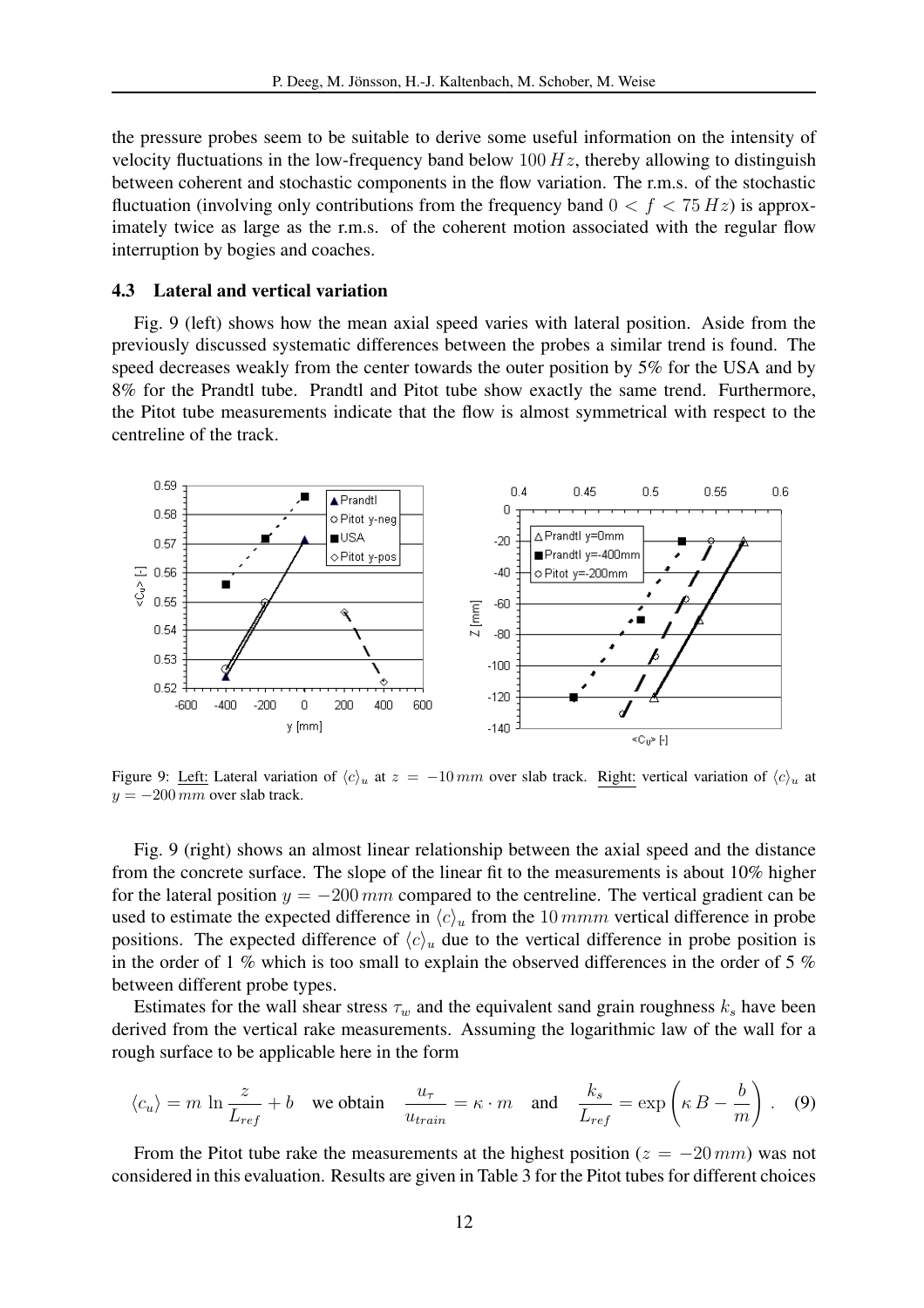of the virtual origin. The result depends considerably on the choice of the virtual origin. The most likely value for the origin is  $z_{origin} = -220 \, mm$  over slab track. Both the Pitot and the Prandtl rake predict a friction velocity magnitude in the order of  $c_\tau = u_\tau / u_{train} = 0.08$  for the positions  $|y| \leq 200 \, \text{mm}$ . The fact that the Prandtl rake predicts somewhat higher values than the Pitot rake can partially be contributed to the fact that for the Prandtl rake the first off-wall position was  $100 \, mm$  above the concrete which is probably too far off from the wall to properly catch the log region of the mean profile. This is corroborated by the finding that the result is closer to the Prandtl tubes if the Pitot rake measurements are evaluated using measurements from the three upper vertical locations.

| probe                  | $z_{origin}$ | offset b  | slope $m$ | $c_{\tau} = u_{\tau}/u_{train}$ | $k_s$  mm |
|------------------------|--------------|-----------|-----------|---------------------------------|-----------|
| slab track $(121-124)$ | $-202$       | 0.1873    | 0.1588    | 0.064                           | 9.9       |
| slab track $(121-124)$ | $-220$       | 0.1162    | 0.1855    | 0.076                           | 17.4      |
| ballast (221-224)      | $-192$       | $-0.2105$ | 0.3015    | 0.124                           | 65.6      |
| ballast (221-224)      | $-202$       | $-0.2933$ | 0.3356    | 0.138                           | 78.2      |
| ballast (221-224)      | $-220$       | $-0.4439$ | 0.3962    | 0.162                           | 100.0     |

Table 3: Estimation of wall shear stress from vertical variation of  $\langle c_u \rangle$  measured with a Pitot tube rake.

The increase of  $c_{\tau}$  towards the outer lateral position might be caused by the influence from the roughness associated with the fastening of the rails to the concrete. The estimate for  $k_s =$  $O(10 \, mm)$  of the concrete surface appears to be unrealistically high and indicates that this type of evaluation might not be applicable here. Possibly, the sensors should have been positioned closer to the ground in this case.

On the ballasted track the virtual origin it is not well defined. It is somewhat surprising that the estimate of the friction velocity on ballasted track yields only an about a factor of 2 higher value compared to slab track. On the other hand, the estimate for the equivalent roughness  $k_S = \mathcal{O}(80 \, \text{mm})$  seems to be more realistic here.

The friction velocity on the ballasted surface can be used to estimate at what train speed dislodgement of particles would set in according to Bagnolds threshold for the Froude number [4]:

$$
U_{critical} = \frac{u_{\tau,thresh}}{c_{\tau}} = \frac{1}{\widehat{A}} \sqrt{\frac{\rho_S - \rho_A}{\rho_S} d_p g} \quad . \tag{10}
$$

Here,  $d_p$  denotes the average particle diameter and  $\rho_S$  and  $\rho_A$  are the densities of particles and air, respectively. It turns out that for  $c_{\tau} = 0.14$ ,  $d_p = 0.04$  m,  $\rho_A = 1.2$  kg/m<sup>3</sup>,  $\hat{A} = 0.1$ , and  $\rho_S = 2600 \frac{kg}{m^3}$  the critical train speed according to eq. 10 is as low as  $75 \frac{km}{h}$ . This is much lower than the speed well above  $250 \, km/h$  for which ballast projection was observed to occur under the ETR 500 on a trackbed where the ballast was not lowered below top of sleepers.

There are two reasons which might explain part of this discrepancy. On one hand, in the "SUMKA" wind tunnel experiment investigating the particle dislodgement in scale 1:10 from ¨ a trackbed model [1] a lift-off was only observed for considerably higher values of the dimensionless threshold  $\ddot{A}$ . On the other hand, the onset of particle movement is not equivalent to the onset of noticeable ballast projection since particles have to be accelerated further by wind forces in order to reach sufficient kinetic energy to be able to be projected against the trains underbelly.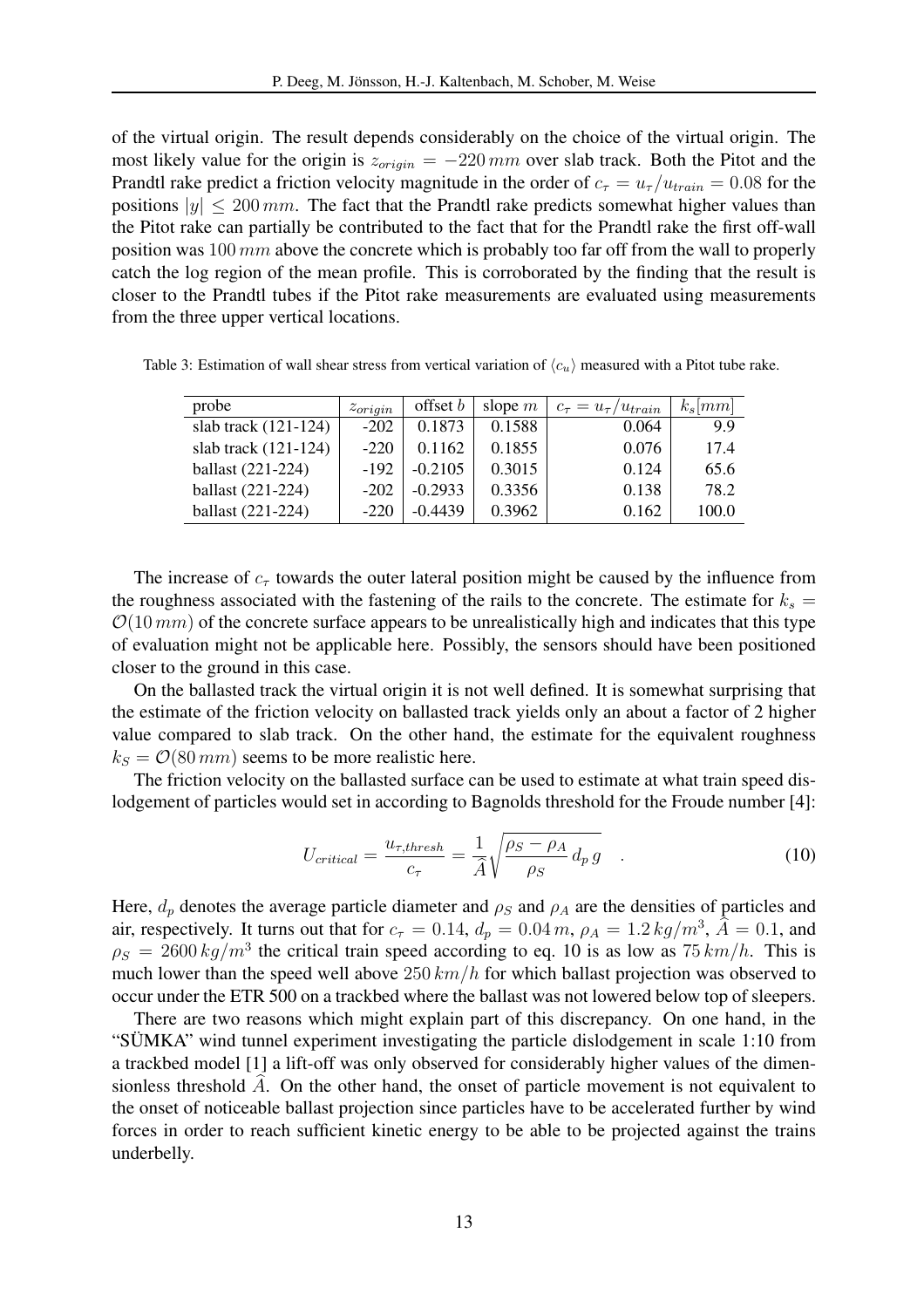#### 4.4 Influence of the ground conditions

An important question in the context of definition of a common measurement procedure for the assessment of the aerodynamic load imposed by a train is concerned with the effect of a change in roughness on the flow evolution under the train. In order to gain some insight into this topic results from Pitot tube measurements at three cross-sections have been compared. On the track towards Rome two Pitot tubes (331 and 341) were placed  $6m$  downstream of the sudden change from ballasted trackbed to slab track and two others (431 and 441) at  $12 m$  distance. The measurements are compared with the values obtained by probes 131 and 141 on the opposite track, representing an infinite stretch of slab track ahead of the measurement site. Ideally, one would expect that flow properties at the  $6m$  and at the  $12m$  position to gradually approach the ones on the other track.

The phase average  $\bar{\bar{c}}_u$  for the three positions is shown in Fig. 10. There is no trend to observe from 6 m over 12 m towards infinity. In contrary, the difference between the signals at the 6 m and the  $12 m$  positions are much smaller than the difference between the  $12 m$  position and the reference section on the opposite track.



Figure 10: Phase average  $\bar{\bar{c}}_u$  at  $y = -400$  mm and  $z = -10$  mm measured with Pitot tubes over slab track on cross sections 1,3, and 4. Along the bottom the light gate signal is plotted which indicates the positions of the wheels.

The same conclusion follows from train (coach) averages (not shown) and from the examination of stochastic and coherent contributions to the turbulence intensity. What can we deduce from this finding? There are two possible explanations. Even a  $12 m$  distance from a change in surface roughness might be too short for the flow to fully adapt to the change in boundary conditions. On the other hand we can not exclude that some unknown systematic differences exist between both tracks, such as that trains emerge from a tunnel on the Firenze track or that on the Rome track there is a vertical fence close by the track.

Possibly, the side-wall boundary layers along the train are different in both cases and this might also affect the flow evolution in the underfloor region. It appears that the data collected during this campaign are not sufficient in order to arrive at final conclusions with respect to definition of a common measurement procedure, especially if a "reference" surface shall be installed in the track on which probes shall be mounted.

#### 4.5 Static pressure variations

Phase averages of the static pressure along the coach are shown in Fig. 11. The distinct pattern seems to be correlated with geometrical features of the train such as begin and end of the bogie cavities or passing of the axles. A weak lateral variation is observed. It is not clear whether this is a measurement uncertainty, e.g. from calibration, or whether it is real. There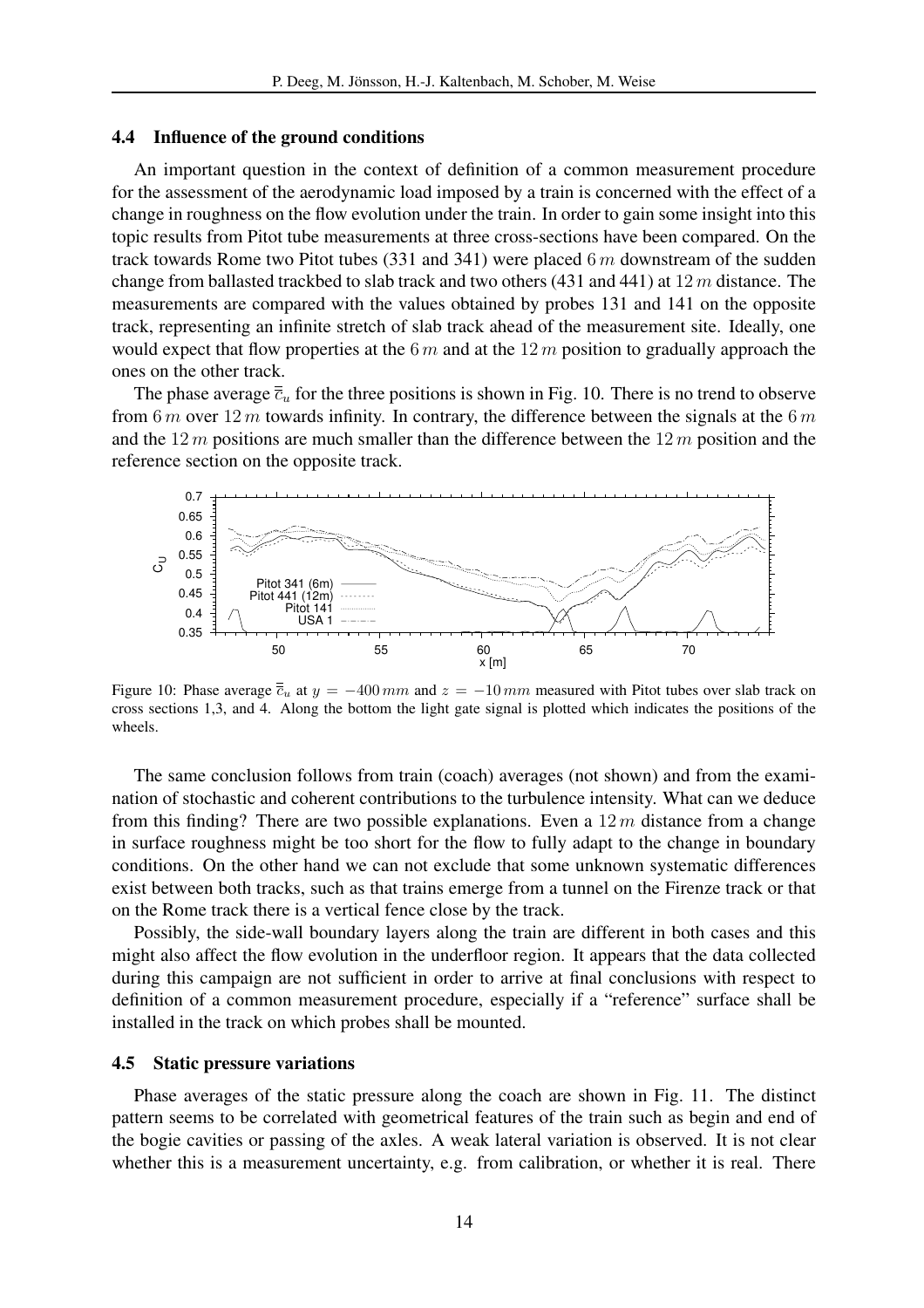is no evidence of a sustained (in the sense of train or coach average) deviation of the mean pressure from the ambient pressure.

The average static pressure signal shows that during train passage the trackbed is exposed to a moving axial pressure gradient  $\partial \overline{p}/\partial x$ , respectively a ballast particle experiences a mean temporal change  $\frac{\partial \overline{p}}{\partial t} = \frac{\partial \overline{p}}{\partial x} \cdot u_{train}$ . The magnitude of these gradients - which last not longer than 1 m - can be estimated from Fig. 11 to be in the order of  $\partial \bar{\overline{c}}_p / \partial x = 0.3 m^{-1}$ . For a train cruising with a speed of  $250 \, km/h$  this corresponds to a spatial gradient of  $850 Pa/m$ respectively a temporal gradient  $59 kPa/s$  lasting over 0.0144 s.



Figure 11: Phase average of static pressure at four lateral positions measured on slab track surface.

#### 5 CONCLUSIONS

For the assessment of the air speed in the underfloor region it is useful to distinguish several types of averages, ranging from ensemble averages (at a fixed axial position), phase averages (making use of the repeating flow pattern under similar shaped coaches), and train or coach averages. This allows to separate coherent variations from stochastic fluctuations due to the turbulent nature of the flow. Measurement of the stochastic r.m.s. might be relevant for ballast projection assessment since it correlates with the friction velocity [10] which is hard to measure directly.

The fast ultra-sonic anemometer (USA) yields the most reliable raw signals (time series) among the probes tested. The signals recorded by the installed pressure probes (Pitot or Prandtl tubes) are massively spoiled by resonances in the tubing. Low-pass filtering seems to be a suitable method to eliminate these spurious oscillations from the instantaneous recordings. Alternately, averages of the velocity can be deduced from averages of the pressure difference. Pressure probes do not yield reliable signals during head passage. The short flow reversal ahead of the first axle can only be captured by the USA.

With respect to determination of mean values (averages) in the sense of phase-average, i.e. the repeating, uniform flow pattern under each coach, and intensity of coherent and stochastic contributions to the velocity fluctuations all three probes yield similar values. For the "train mean", the pressure probes used in this campaign predict lower (up to 5%) values than the USA. With respect to the coherent r.m.s. the maximum deviations between probes amount to 9%, for the stochastic part up to 3.5%. Thus, pressure probes and USA yield information in a similar frequency range (below  $100 Hz$ ). In this range of scales, the stochastic intensity (rms) of axial fluctuations is about twice as large as the coherent contribution.

The lateral variation of the axial flow near TOR over a spanwise distance of  $400 \, mm$  from the track centreline is weak (7%). A considerable vertical variation of axial flow speed occurs between trackbed and TOR. The accuracy of the estimation of the (mean) wall shear stress